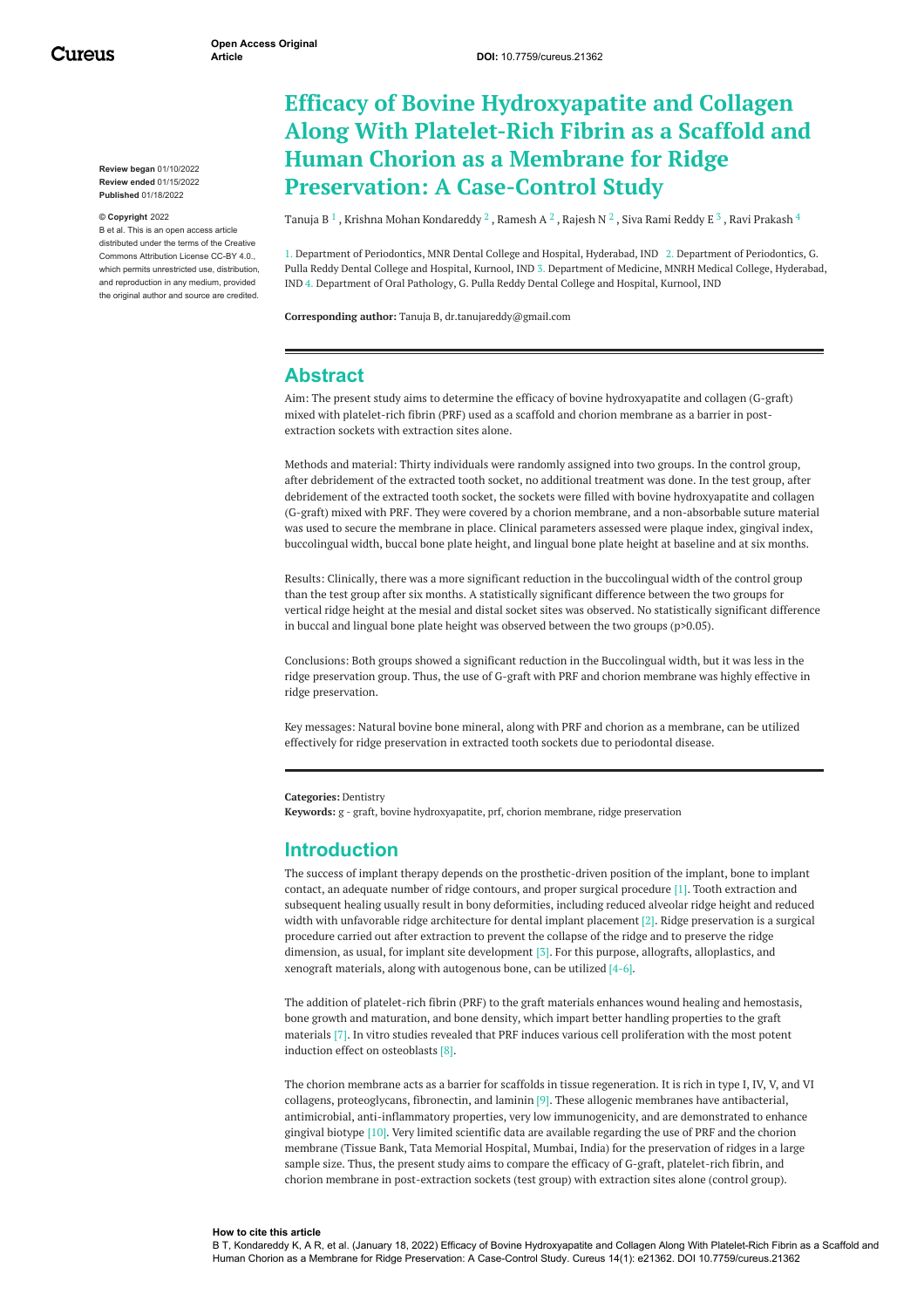## **Materials And Methods**

The study was a randomized case-control pilot design with approval from the institutional ethical committee. The study sample was obtained from the Out-Patient Department of Periodontics at G. Pulla Reddy Dental College and Hospital, Kurnool. A healthy subject with extraction sites should have neighboring teeth on both sides and extraction defect sounding (EDS) 3-4 were included. Patients with systemic diseases, aggressive periodontitis, pregnancy and lactating mothers, patients receiving chemotherapy and radiation therapy, current smokers or a history of smoking, and patients receiving longterm steroidal or antibiotic therapy were all excluded. Initially, 50 subjects were evaluated for inclusion criteria; among them, 12 patients were excluded from the study as they did not meet the study criteria and eight people were unwilling to participate.

#### **Study design**

A total of 30 subjects were included, in whom 60 sites were treated. The selected subjects were explained regarding the treatment. Written consent was obtained. The patient's detailed medical and dental history was recorded. The selected sites were randomly assigned utilizing a coin toss method into groups I (control groups) and II (test groups). All clinical measurements were preoperatively and postoperatively performed by single observers without the knowledge of treatment groups.

In the control group, the extraction sites were allowed to heal by a natural process. In the test group, socket preservation was done using hydroxyapatite with collagen (G-Graft), PRF, and chorion membrane.

All the clinical parameters were measured at baseline and at six months of follow-up: plaque index (Silness and Loe, 1964), gingival index (Loe and Silness index, 1963), and horizontal width were measured at baseline as the distance between the buccal and lingual plates (buccolingually) with a bone caliper. At six months, using the occlusal stent as a guide mark, a point 2 mm apical to the lingual and buccal bone plates at midportion mesiodistally for measurements. Vertical ridge height was also measured at baseline and six months. Measurements were obtained through markings made on the coronal portion of the stent at the mid-portion of the socket, on the buccal plate, and the lingual plate using endodontic reamers with a rubber stopper [11].

Immediately before surgery, about 10 ml of intravenous blood was obtained from the antecubital vein of the patients by venipuncture into two sterile vacutainer tubes without any anticoagulant. The vacutainer tubes are put in a centrifuge machine and spun at 3000 revolutions per minute for 10 minutes, resulting in the formation of an organized fibrin clot at the center of the vacutainer, just between the red corpuscles at the bottom and acellular plasma (platelet-poor plasma (PPP)) at the top. PRF clump, hence formed, was isolated utilizing sterile tweezers and scissors and used with graft material (Figure *[1](#page-2-0)*) [12].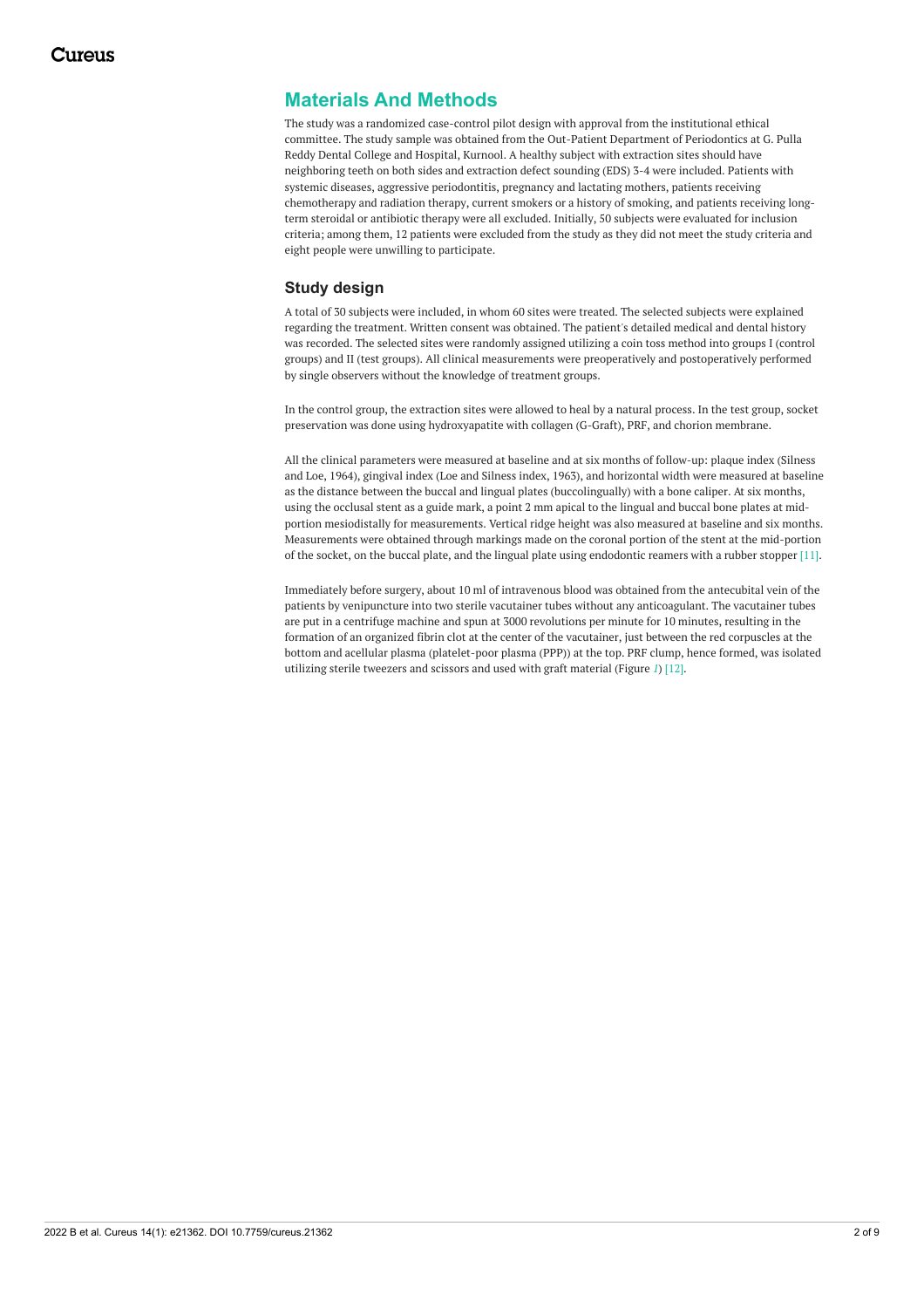<span id="page-2-0"></span>

#### **FIGURE 1: Platelet-rich fibrin obtained.**

After administering local anesthesia, a crevicular incision was made around the tooth to be extracted so that it should extend one tooth mesially and one tooth distally with no more than 15 blades. A mucoperiosteal flap was reflected using a periosteal elevator. Periodontal fibers around the tooth were resected using periotomes, and the tooth was then extracted atraumatically (Figure *[2a](#page-2-1)*, *[2b](#page-2-1)*). The socket was thoroughly debrided with Gracey curettes and bone curettes. At this point, baseline measurements, i.e., horizontal width and vertical height of the alveolar ridge with bone calipers and endodontic reamers using an acrylic stent, respectively, were measured. Papillae were preserved during the treatment procedures so that there was a close adaptation of the flap to the crestal alveolar bone. No effort was made to cover the extracted tooth socket or chorion layer.

<span id="page-2-1"></span>

## **FIGURE 2: (a) Tooth indicated for extraction and (b) after atraumatic extraction.**

In group I, after debridement of the socket, no additional treatment was performed. In group II, after debridement of the socket, hydroxyapatite and collagen mixed with PRF were inserted into the socket and covered by a chorion membrane, and the membrane was secured with a non-absorbable suture material (Figure *[3a](#page-3-0)*, *[3b](#page-3-0)*).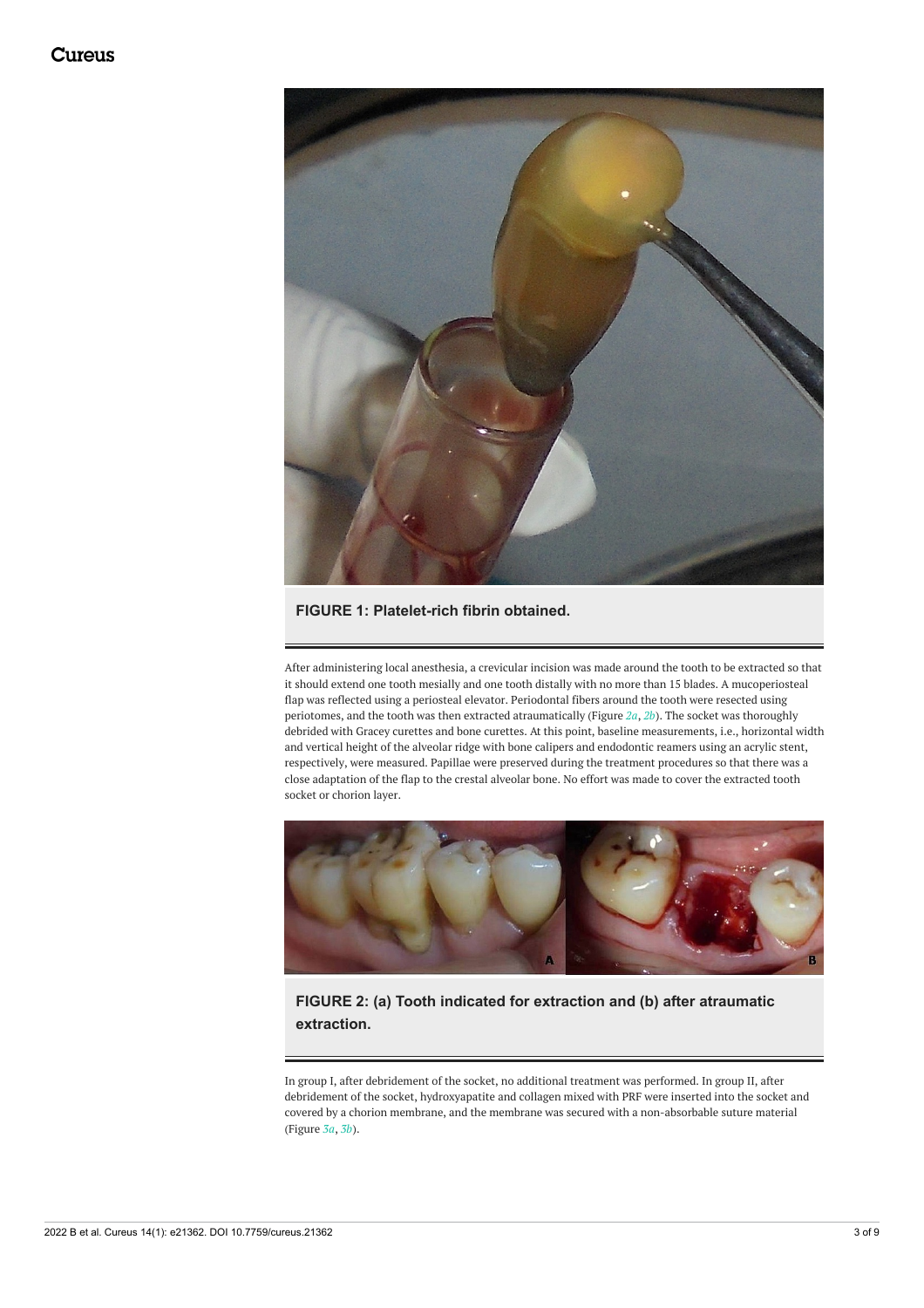<span id="page-3-0"></span>

**FIGURE 3: (a) Graft mixed with platelet-rich fibrin placed in the extraction socket and (b) chorion membrane placement and secured with sutures.**

Standard post-surgical instructions were given, and they prescribed Amoxicillin 500 mg three times a day (TID) for five days and an analgesic drug (Ibuprofen, 400 mg) twice daily for three days to reduce postoperative pain and discomfort. Suture removal was done after 10 days, wound healing was evaluated, and oral hygiene instructions were reinforced. Again, all the clinical parameters were assessed six months postoperatively, followed by implant placement (Figure *[4a](#page-3-1)*). During implant placement, a trephine core biopsy was procured from the ridge preservation site and sent for histologic analysis, which showed mature bony trabeculae within the fibrous tissue. The fibrous tissue contains dense collagen fibers and blood capillaries. Foci of structureless, eosinophilic deposits are evident, possibly remnants of bone graft (Figure *[4b](#page-3-1)*).

<span id="page-3-1"></span>

**FIGURE 4: (a) Six months postoperative, (b) implant placements after six months, (c) six months histological image at x10 for test group and arrows represents mature bony trabeculae, dense collagen fibers, blood vessels, and remnants of bone graft.**

All the data recorded were subjected to statistical analysis. The final outcomes were averaged (mean ± S.D.) for every parameter and are presented in tables. Intragroup comparison of plaque and gingival indices and other clinical parameters among the two groups was made using the paired t-test. Intergroup comparison of parameters was analyzed using an unpaired t-test. In all the above clinical parameters, a P-value < 0.05 was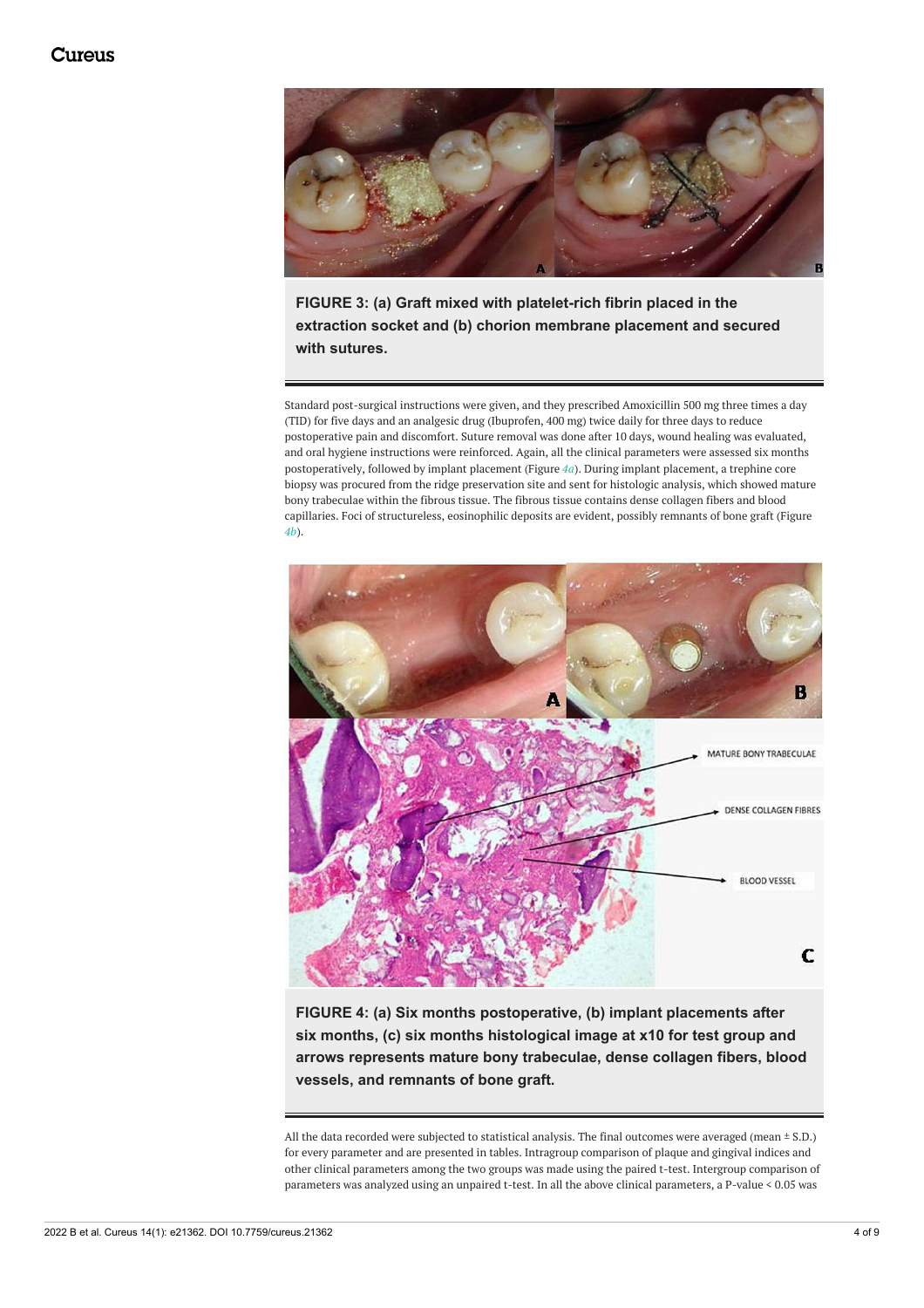considered to be statistically significant.

#### **Results**

Initially, 50 subjects were enlisted, and 30 subjects completed the course uneventfully. In group I, 45% of subjects were male and 55% were female, whereas in group II, 43% were male and 57% were female. The mean age of the subjects in group I was 34.27 ± 7.35 years when compared to 35.46 ± 7.36 years for subjects in group II. Statistically, the two categories were matched for age and gender. Both groups showed a significant reduction in plaque and gingival indices from baseline to six months (Tables *[1](#page-4-0)*-*[2](#page-4-1)*). There was no statistically significant difference between the two groups (Table *[3](#page-5-0)*).

<span id="page-4-0"></span>

| Group I       | <b>Baseline</b> |           | Six months |           |         | P-value |
|---------------|-----------------|-----------|------------|-----------|---------|---------|
|               | Mean            | <b>SD</b> | Mean       | <b>SD</b> | t-value |         |
| P             | 0.9282          | 0.2284    | 0.6727     | 0.1406    | 6.5991  | < 0.001 |
| GI            | 1.9147          | 0.2670    | 1.0660     | 0.2912    | 16.2700 | < 0.001 |
| <b>BLW</b>    | 8.5000          | 1.3496    | 5.5667     | 1.0668    | 18.2363 | < 0.001 |
| BBP Ht.       | 15.5667         | 1.5683    | 17.6667    | 1.4100    | 13.4755 | < 0.001 |
| LBP Ht.       | 15.3333         | 1.8581    | 17.2667    | 1.9167    | 20.1494 | < 0.001 |
| Mesial socket | 20.8667         | 2.0569    | 16.5000    | 2.4713    | 11.9091 | < 0.001 |
| Distal socket | 21.3333         | 1.9791    | 16.8333    | 2.3120    | 12.4353 | < 0.001 |

### **TABLE 1: The comparison of all the parameters from baseline to six months within the control group using the Student's t-test.**

P < 0.05: considered statistically significant.

SD: standard deviation; PI: plaque index; GI: gingival index; BLW: buccolingual width; BBP Ht.: buccal bone plate height; LBP Ht.: lingual bone plate height; P: probability value; t: Student's t-test value.

<span id="page-4-1"></span>

| <b>Group II</b> | <b>Baseline</b> |           |         |           | t-value | P-value   |
|-----------------|-----------------|-----------|---------|-----------|---------|-----------|
|                 | Mean            | <b>SD</b> | Mean    | <b>SD</b> |         |           |
| PI              | 0.9562          | 0.2077    | 0.7207  | 0.0700    | 5.2174  | 0.0001    |
| GI              | 1.9737          | 0.0793    | 0.9453  | 0.1916    | 23.5655 | < 0.001   |
| <b>BLW</b>      | 8.6667          | 1.4351    | 6.8667  | 1.2602    | 18.9237 | < 0.001   |
| BBP Ht.         | 16.5667         | 2.4118    | 17.1333 | 2.6150    | 1.9667  | $0.0694*$ |
| LBP Ht.         | 15.9667         | 2.7155    | 16.8333 | 2.8452    | 2.7921  | 0.0144    |
| Mesial socket   | 22.7000         | 1.3066    | 14.7667 | 0.9796    | 38.4644 | < 0.001   |
| Distal socket   | 22.4000         | 1.1832    | 14.5333 | 1.1872    | 47.6098 | < 0.001   |

#### **TABLE 2: The comparison of all the parameters from baseline to six months within the test group using Student's t-test.**

\*Not significant; P < 0.05: considered statistically significant.

SD: standard deviation; PI: plaque index; GI: gingival index; BLW: buccolingual width; BBP Ht.: buccal bone plate height; LBP Ht.: lingual bone plate height; P: probability value; t: Student's t-test value.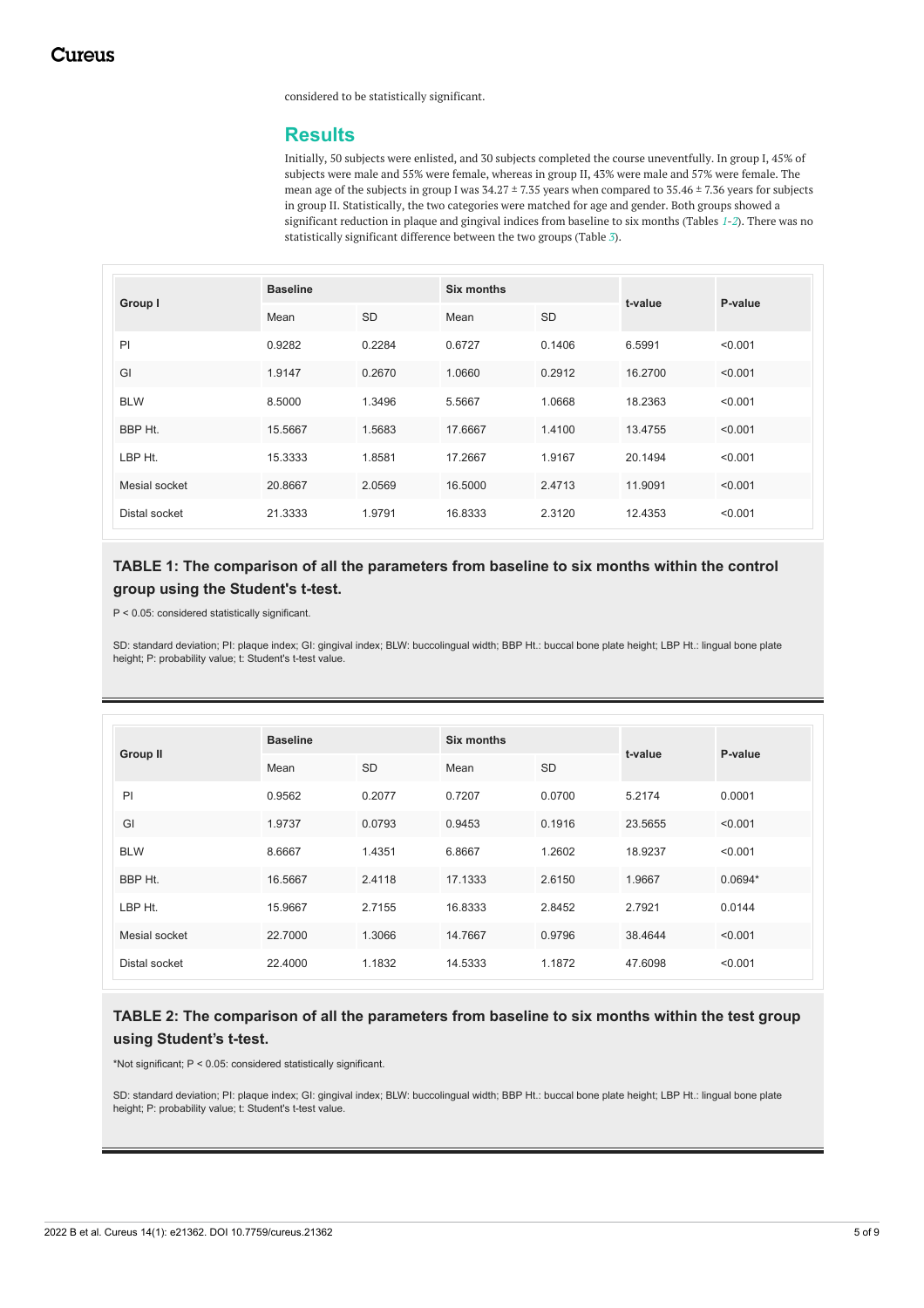## **Cureus**

<span id="page-5-0"></span>

|               |                 |         | Group I   |         | <b>Group II</b> |         |           |
|---------------|-----------------|---------|-----------|---------|-----------------|---------|-----------|
|               |                 | Mean    | <b>SD</b> | Mean    | <b>SD</b>       | t-value | P-value   |
| PI            | <b>Baseline</b> | 0.9282  | 0.2284    | 0.9562  | 0.2077          | 0.3513  | $0.7280*$ |
|               | 6 months        | 0.6727  | 0.1406    | 0.7207  | 0.0700          | 1.1832  | $0.2467*$ |
| GI            | <b>Baseline</b> | 1.9147  | 0.2670    | 1.9737  | 0.0793          | 0.8203  | $0.4190*$ |
|               | 6 months        | 1.0660  | 0.2912    | 0.9453  | 0.1916          | 1.3407  | $0.1908*$ |
| <b>BLW</b>    | <b>Baseline</b> | 8.5000  | 1.3496    | 8.6667  | 1.4351          | 0.3277  | $0.7456*$ |
|               | 6 months        | 5.5667  | 1.0668    | 6.8667  | 1.2602          | 3.0494  | 0.0050    |
| BBP Ht.       | <b>Baseline</b> | 15.5667 | 1.5683    | 16.5667 | 2.4118          | 1.3463  | $0.1890*$ |
|               | 6 months        | 17.6667 | 1.4100    | 17.1333 | 2.6150          | 0.6953  | $0.4926*$ |
| LBP Ht.       | <b>Baseline</b> | 15.3333 | 1.8581    | 15.9667 | 2.7155          | 0.7455  | $0.4622*$ |
|               | 6 months        | 17.2667 | 1.9167    | 16.8333 | 2.8452          | 0.4892  | $0.6285*$ |
| Mesial socket | <b>Baseline</b> | 20.8667 | 2.0569    | 22.7000 | 1.3066          | 2.9138  | 0.0069    |
|               | 6 months        | 16.5000 | 2.4713    | 14.7667 | 0.9796          | 2.5253  | 0.0175    |
| Distal socket | <b>Baseline</b> | 21.3333 | 1.9791    | 22.4000 | 1.1832          | 1.7917  | $0.0840*$ |
|               | 6 months        | 16.8333 | 2.3120    | 14.5333 | 1.1872          | 3.4274  | 0.0019    |

#### **TABLE 3: The comparison of all the parameters between two groups using unpaired t-test.**

\*Not significant; P < 0.05: considered statistically significant.

SD: standard deviation; PI: plaque index; GI: gingival index; BLW: buccolingual width; BBP Ht.: buccal bone plate height; LBP Ht.: lingual bone plate height; P: probability value; t: unpaired t-test value.

> In group I, the mean baseline buccolingual width was  $8.50 \pm 1.34$  mm, which reduced to  $5.56 \pm 1.06$  mm at nine months, and this reduction was statistically significant (Table *[1](#page-4-0)*). Ridge preservation sites had a mean initial buccolingual width of 8.66  $\pm$  1.43 mm that reduced to 6.86  $\pm$  1.26 mm at nine months, and this reduction was statistically significant (Table *[2](#page-4-1)*). Intergroup comparison for the difference in the buccolingual width was statistically significant with a mean change in group I ( $3 \pm 0.62$  mm) and group II ( $1.8 \pm 0.36$  mm). Intergroup comparison for the amount of socket depth filled in group I for mesial and distal sockets, respectively, was  $4.36 \pm 1.42$  mm;  $4.5 \pm 1.4$  mm; in group II, it was  $7.93 \pm 0.79$  mm;  $7.86 \pm 0.63$  that was statistically significant (p < 0.05). No statistically significant difference between the two groups for buccal and lingual bone plate height was observed (P > 0.05; Table *[3](#page-5-0)*). All the comparative changes and statistical analysis between the two groups were enlisted in Table *[4](#page-6-0)*.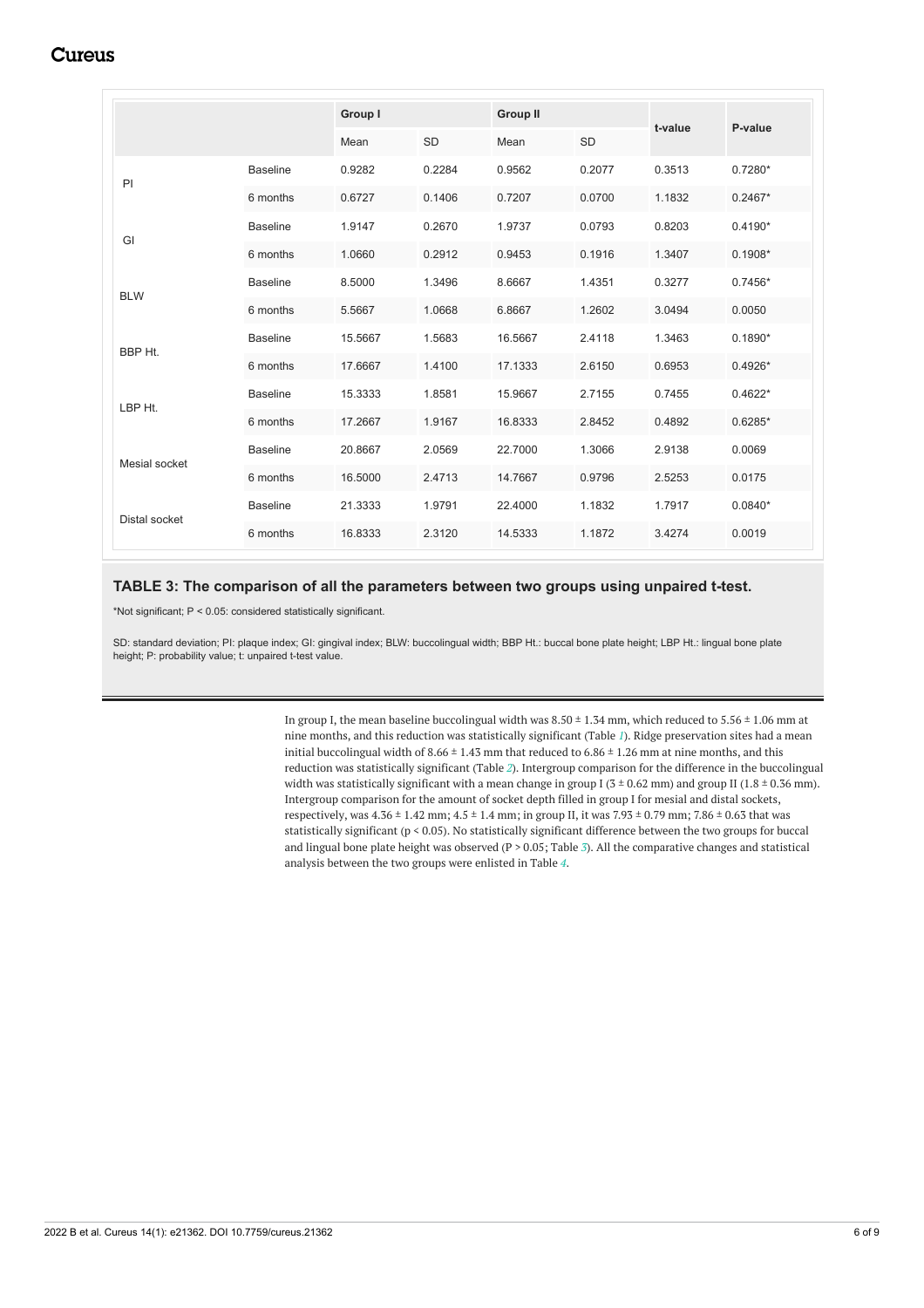## Cureus

<span id="page-6-0"></span>

|                                              | Group I |           | <b>Group II</b> |           |         | P-value |
|----------------------------------------------|---------|-----------|-----------------|-----------|---------|---------|
| Changes observed from baseline to six months | Mean    | <b>SD</b> | Mean            | <b>SD</b> | t-value |         |
| <b>BLW</b>                                   | 3.00    | 0.60      | 1.80            | 0.35      | 6.39    | < 0.05  |
| BBP Ht.                                      | 2.10    | 0.60      | 1.10            | 0.54      | 4.60    | < 0.05  |
| LBP Ht.                                      | 1.93    | 0.37      | 0.86            | 1.20      | 3.28    | < 0.05  |
| Mesial socket                                | 4.36    | 1.42      | 7.93            | 0.79      | $-8.47$ | < 0.05  |
| Distal socket                                | 4.50    | 1.40      | 7.86            | 0.63      | $-8.46$ | < 0.05  |

#### **TABLE 4: The changes observed from baseline to six months between two groups using the unpaired t-test.**

P < 0.05: considered statistically significant.

SD: standard deviation; BLW: buccolingual width; BBP Ht.: buccal bone plate height; LBP Ht.: lingual bone plate height; P: probability value; t: unpaired ttest value.

#### **Discussion**

Alveolar bone, being a structural bone, is predictably lost following tooth extraction. There is enough evidence to state that major changes in the ridge dimensions may occur within 12 months, accounting for about 50% of the loss, and two-thirds of this happening within the first three months. Ridge preservation follows the principles of guided regeneration and uses structural scaffolds. The procedure uses regenerative materials and aims to reduce the resorption of the ridge and improve bone formation within the tooth socket. In very few clinical situations, like a tooth with acute infection, it might be delayed by six to eight weeks [13]. From their observations, Lekovic et al. said that there might be a more significant reduction in ridge width than height, and bone loss of some degree was noted at all extraction sites [14,15].

In our study, both groups showed a remarkable reduction in plaque and gingival indices from baseline to six months; however, there was no statistically significant distinction between the two groups. Regular recall visits result in the good overall maintenance of oral hygiene and, if required, underwent supragingival scaling. No post-surgical complications like pain, swelling, or dry socket were observed during the treatment. An adequate flap elevation was made to get the required membrane coverage, but a complete flap approximation was not made. In their observations, Nam et al. [16] stated that membrane exposure does not have any influence on the outcomes of the treatment.

In our study, a reduction in the alveolar ridge width was noted in both the control and test groups. After six months following treatment, there was a significantly greater reduction in the horizontal width in group I than in group II. The horizontal changes observed in this study were in agreement with Iasella et al. [5]. The amount of socket depth fill was statistically significant in both the groups, with a maximum of 7.93  $\pm$  0.798 mm in the test group and  $4.5 \pm 1.4$  mm in the control group.

The graft material used in this study was bovine natural hydroxyapatite with collagen, which has several advantages over synthetic graft materials. It has a definitive regenerative potential, gets completely reabsorbed, and is replaced by native bone, enabling predictable bone regeneration [17] without enhancing any significant inflammatory process. Treated sites with this graft showed a gain in bone density at an early stage and also enhanced bone healing  $[18]$ . The particle size of this graft was also ideal for socket preservation, as mentioned in a review by Wang and Lang [19]. Therefore, G-Graft can be utilized for the preservation of the ridge, where the placement of an implant is planned at an early stage [18]. We added PRF to the graft material as it enhances the regenerative potential of the graft. Growth factors play an important role in cell proliferation, cell migration, differentiation, and extracellular matrix formation by signaling the molecules for tissue regeneration [19]. Shah et al. performed socket preservation with bone allograft and the human chorion membrane as a barrier in a 22-year-old male patient. They concluded that these materials proved to be effective in minimizing soft/hard tissue loss [20].

The strengths of the study included a predetermined type of extracted tooth socket; atraumatic extraction carried out using periotomes; the addition of PRF to the graft material; and a histologic examination carried out to determine the type of bone formed. The limitations of this study are that radiographic techniques were not considered. The results of the present study show that the ridge preservation approach (using hydroxyapatite with collagen, PRF, and chorion membrane) effectively reduces the hard tissue loss in the test group compared to the control group.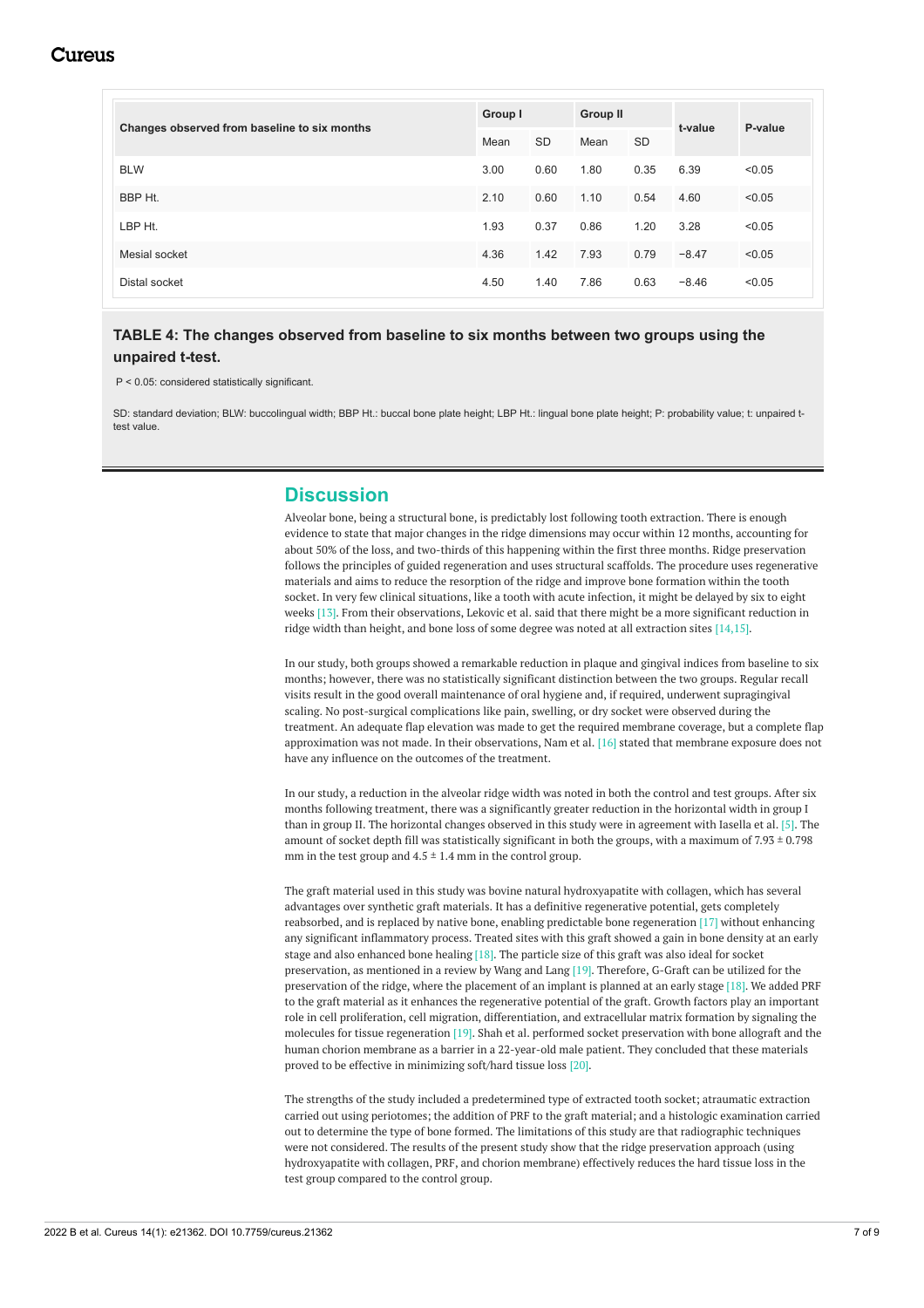### **Conclusions**

From our study, we can conclude that natural bovine bone material, along with PRF and the chorion membrane, can be utilized effectively for ridge preservation procedures. Patients undergoing this treatment procedure had a good ridge form favorable for the placement of the fixed and removable prostheses, or even implant placement if necessary. Regardless of the reasons for socket preservation, clinicians must be aware that sufficient alveolar bone volume and favorable architecture of the alveolar ridge are essential to achieve ideal functional and esthetic prosthetic reconstruction following implant therapy. Future studies should focus on a large number of patients with long-term follow-up.

## **Additional Information**

#### **Disclosures**

**Human subjects:** Consent was obtained or waived by all participants in this study. G. Pulla Reddy Dental College and Hospital institutional Ethical Committee issued approval na. This study has been reviewed, approved and documented by the institutional ethics committee of G. Pulla Reddy Dental College and Hospital. **Animal subjects:** All authors have confirmed that this study did not involve animal subjects or tissue. **Conflicts of interest:** In compliance with the ICMJE uniform disclosure form, all authors declare the following: **Payment/services info:** All authors have declared that no financial support was received from any organization for the submitted work. **Financial relationships:** All authors have declared that they have no financial relationships at present or within the previous three years with any organizations that might have an interest in the submitted work. **Other relationships:** All authors have declared that there are no other relationships or activities that could appear to have influenced the submitted work.

#### **References**

- 1. Darby I, Chen S, De Poi R: Ridge [preservation:](https://dx.doi.org/10.1111/j.1834-7819.2007.00008.x) what is it and when should it be considered . Aust Dent J. 2008, 53:11-21. [10.1111/j.1834-7819.2007.00008.x](https://dx.doi.org/10.1111/j.1834-7819.2007.00008.x)
- 2. Irinakis T: Rationale for socket preservation after extraction of a [single-rooted](https://pubmed.ncbi.nlm.nih.gov/17187706/) tooth when planning for future implant placement. J Can Dent Assoc. 2006, 72:917-22.
- 3. American Academy of Periodontology: Glossary of [Periodontal](https://c2-preview.prosites.com/131747/wy/docs/Glossary Of Periodontal Terms.pdf) Terms . American Academy of Periodontology, Chicago; 2001.
- Jambhekar S, Kernen F, Bidra AS: Clinical and histologic outcomes of socket grafting after flapless tooth extraction: a systematic review of [randomized](https://dx.doi.org/10.1016/j.prosdent.2014.12.009) controlled clinical trials. J Prosthet Dent. 2015, 113:371-82. [10.1016/j.prosdent.2014.12.009](https://dx.doi.org/10.1016/j.prosdent.2014.12.009)
- 5. Iasella JM, Greenwell H, Miller RL, Hill M, Drisko C, Bohra AA, Scheetz JP: Ridge preservation with freezedried bone allograft and a collagen membrane compared to extraction alone for implant site development: a clinical and histologic study in humans. J Periodontol. 2003, 74:990-9. [10.1902/jop.2003.74.7.990](https://dx.doi.org/10.1902/jop.2003.74.7.990)
- 6. Cardaropoli D, Tamagnone L, Roffredo A, Gaveglio L: Relationship between the buccal bone plate thickness and the healing of [postextraction](https://dx.doi.org/10.11607/prd.1885) sockets with/without ridge preservation. Int J Periodontics Restorative Dent. 2014, 34:211-7. [10.11607/prd.1885](https://dx.doi.org/10.11607/prd.1885)
- 7. Sunitha Raja V, Munirathnam Naidu E: Platelet-rich fibrin: evolution of a second-generation platelet concentrate. Indian J Dent Res. 2008, 19:42-6. 10.4103/0970-9290.3893
- 8. Sharma A, Pradeep AR: Treatment of 3-wall intrabony defects in patients with chronic [periodontitis](https://dx.doi.org/10.1902/jop.2011.110075) with autologous platelet-rich fibrin: a randomized controlled clinical trial. J Periodontol. 2011, 82:1705-12. [10.1902/jop.2011.110075](https://dx.doi.org/10.1902/jop.2011.110075)
- 9. Suresh DK, Gupta A: Gingival biotype enhancement and root coverage using human placental chorion membrane: a case report. Clin Adv Periodontics. 2013, 3:237-242. [10.1902/cap.2012.120039](https://dx.doi.org/10.1902/cap.2012.120039)
- 10. Niknejad H, Peirovi H, Jorjani M, Ahmadiani A, Ghanavi J, Seifalian AM: Properties of the amniotic membrane for potential use in tissue engineering. Eur Cell Mater. 2008, 15:88-99. [10.22203/ecm.v015a07](https://dx.doi.org/10.22203/ecm.v015a07)
- 11. Caplanis N, Lozada JL, Kan JY: Extraction defect assessment, [classification,](https://pubmed.ncbi.nlm.nih.gov/16463907/) and management. J Calif Dent Assoc. 2005, 33:853-63.
- 12. Saluja H, Dehane V, Mahindra U: Platelet-rich fibrin: a second generation platelet concentrate and a new friend of oral and maxillofacial surgeons. Ann Maxillofac Surg. 2011, 1:53-7. [10.4103/2231-0746.83158](https://dx.doi.org/10.4103/2231-0746.83158)
- 13. Schropp L, Wenzel A, [Kostopoulos](https://pubmed.ncbi.nlm.nih.gov/12956475/) L, Karring T: Bone healing and soft tissue contour changes following single-tooth extraction: a clinical and radiographic 12-month prospective study. Int J Periodontics Restorative Dent. 2003, 23:313-23.
- 14. Lekovic V, Kenney EB, Weinlaender M, Han T, Klokkevold P, Nedic M, Orsini M: A bone regenerative approach to alveolar ridge [maintenance](https://dx.doi.org/10.1902/jop.1997.68.6.563) following tooth extraction. Report of 10 cases. J Periodontol. 1997, 68:563-70. [10.1902/jop.1997.68.6.563](https://dx.doi.org/10.1902/jop.1997.68.6.563)
- 15. Lekovic V, Camargo PM, Klokkevold PR, Weinlaender M, Kenney EB, Dimitrijevic B, Nedic M: Preservation of alveolar bone in extraction sockets using [bioabsorbable](https://dx.doi.org/10.1902/jop.1998.69.9.1044) membranes. J Periodontol. 1998, 69:1044-9. [10.1902/jop.1998.69.9.1044](https://dx.doi.org/10.1902/jop.1998.69.9.1044)
- 16. Nam WH, Park JY, Koo KT, et al.: The influence of membrane exposure on [post-extraction](https://dx.doi.org/10.5051/jkape.2009.39.3.367) dimensional change following ridge preservation technique. J Korean Acad Periodontol Sep. 2009, 39:367-74. [10.5051/jkape.2009.39.3.367](https://dx.doi.org/10.5051/jkape.2009.39.3.367)
- 17. Lee YM, Shin SY, Kim JY, Kye SB, Ku Y, Rhyu IC: Bone reaction to bovine [hydroxyapatite](https://pubmed.ncbi.nlm.nih.gov/17073357/) for maxillary sinus floor augmentation: histologic results in humans. Int J Periodontics Restorative Dent. 2006, 26:471-81.
- 18. Panday V, Upadhyaya V, Berwal V, Jain K, Sah N, Sarathi P, Swami PC: Comparative evaluation of G bone (hydroxyapatite) and G-graft (hydroxyapatite with collagen) as bone graft material in mandibular III molar extraction socket. J Clin Diagn Res. 2015, 9:ZC48-52. [10.7860/JCDR/2015/12140.5713](https://dx.doi.org/10.7860/JCDR/2015/12140.5713)
- 19. Wang RE, Lang NP: Ridge [preservation](https://dx.doi.org/10.1111/j.1600-0501.2012.02560.x) after tooth extraction . Clin Oral Implants Res. 2012, 23 Suppl 6:147-